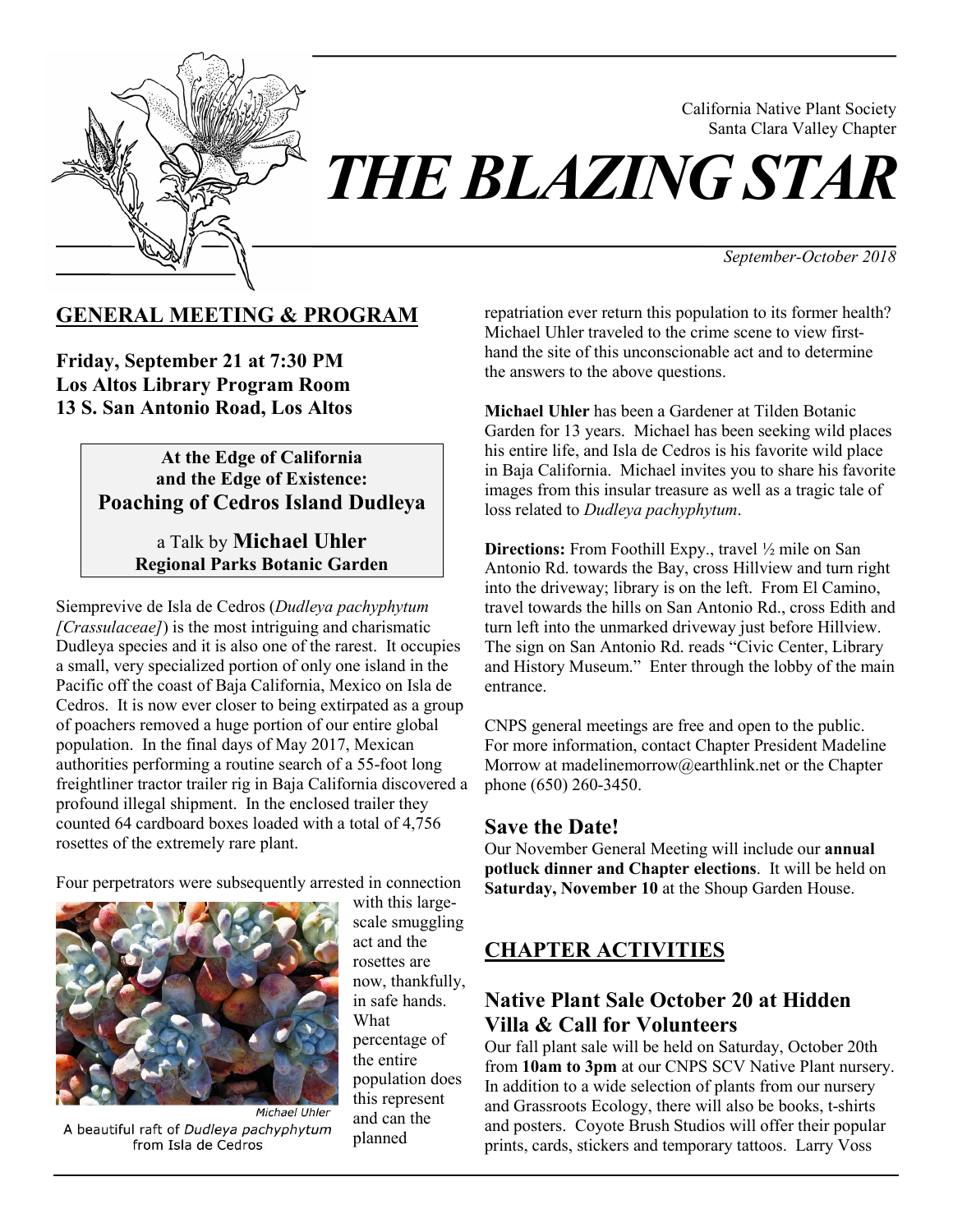will be selling bulbs. For more information, please see the enclosed poster or visit **www.cnps-scv.org/plant-sale**.

Once again we're asking everyone who can to come and **help with the sale**. **Before the sale**, you may help prepare the nursery at a few special nursery workdays, including labeling plants and weeding the garden outside the nursery. Check at Signup Genius for dates, tasks and times: **www.bit.ly/SG-fps18.** 

Please use the same Signup Genius link to volunteer **on the day of the sale**. Most of the tasks don't require expert knowledge of plants, and **you can choose to work one or two hours** or all day. The tasks include setup before the sale, parking, headcount, box check, answering customers' questions, writing sales tags, helping customers to carry out their purchase, and cleaning up after the sale.

The plant sales are always lots of fun to work at, and we provide **lunch** to volunteers. If you have questions please contact:

**Coordinator**: Toni Gregorio-Bunch at tidytip.lp@gmail.com or (408) 373-4497 **Nursery**: Vivian Neou at techchair@cnps-scv.org or (650) 260-3450 **Writing sales tags**: Georgia Stigall at georgiastigall@yahoo.com or (650) 941-1068 **Parking director**: Stephen Buckhout at yscottie@pacbell.net or (408) 255-6233

**After the sale**, the nursery will resume its usual **Wednesday workdays**, from **11am to 2pm**.

The next **Monthly Member Sales** will be held on **Wednesdays, August 29** and **September 26, 11am**  to **2pm.** There will be no member sale in October.

As a reminder, member sales are **credit card only** payment, while the public plant sale also accepts **cash and checks** as payment. An inventory of available plants will be updated the week before each sale. Visit **www.cnpsscv.org** and go to Events, then Plant Sale.

**Directions:** Hidden Villa is located on Moody Road west of Foothill College. From Hwy. 280 in Los Altos Hills, take the Moody Road exit and head west. Two miles west of Foothill College, look for the Hidden Villa sign and driveway on the left. Proceed over the bridge and park in the Dana Center parking lot to your right. Continue walking a short distance on that road and you will see the CNPS SCV Nursery ahead of you, just past the Dana

Center building. Parking is free while volunteering or attending a plant sale.

### **At the Plant Sale:** *Free* **Individual Planting Design Consulting with Agi Kehoe, Sherri Osaka and Linda Ruthruff**

Bring an accurate scaled drawing of your garden or a screenshot from Google Earth, along with printed pictures and your garden's sun exposure and views. One of our designers will give you 15-30 minutes of free suggestions on which plants would do best in your garden, plus suggestions for your habitat garden. Many of these plants will be available for sale that day.

We'll also have sample garden plans gathered from various sources that you can use as a template for your own garden design. Our designers can also help you with your specific plant selections, whether you have deer, gophers, extremely heavy clay, rocky soil, or other challenges.

## **Gardening with Natives**

Gardening with Natives (GWN), a special interest group within the Chapter, includes beginning and seasoned native plant gardeners, along with landscape architects and designers. GWN offers over 35 free talks throughout the year at public libraries in San Mateo and Santa Clara counties. For more info., visit **www.cnps-scv.org/gwn**.

These programs are made possible by co-sponsoring libraries and volunteers who help with program logistics. If you would like to help organize similar programs at a library near you, please email gwn@cnps-scv.org.

> **Pruning Native Perennials a talk by Patricia Evans**

#### **Wednesday, September 5, 7-8:30 PM, Sunnyvale Library, 665 W. Olive Ave., Sunnyvale (408) 730-7300**

Pruning is one of the garden tasks that requires the most skill, timing and labor in the garden. Proper pruning affects the health and vigor of plants, and can take a garden from "good" to "great." Learn when and how to prune your perennials and see examples of good and bad pruning done right before your eyes.

**Patricia Evans**, owner of Natural Landscape Design, is a graduate of the Foothill College Ornamental Horticulture program. Previously, she served on the boards of directors of Gamble Garden and the Association of Professional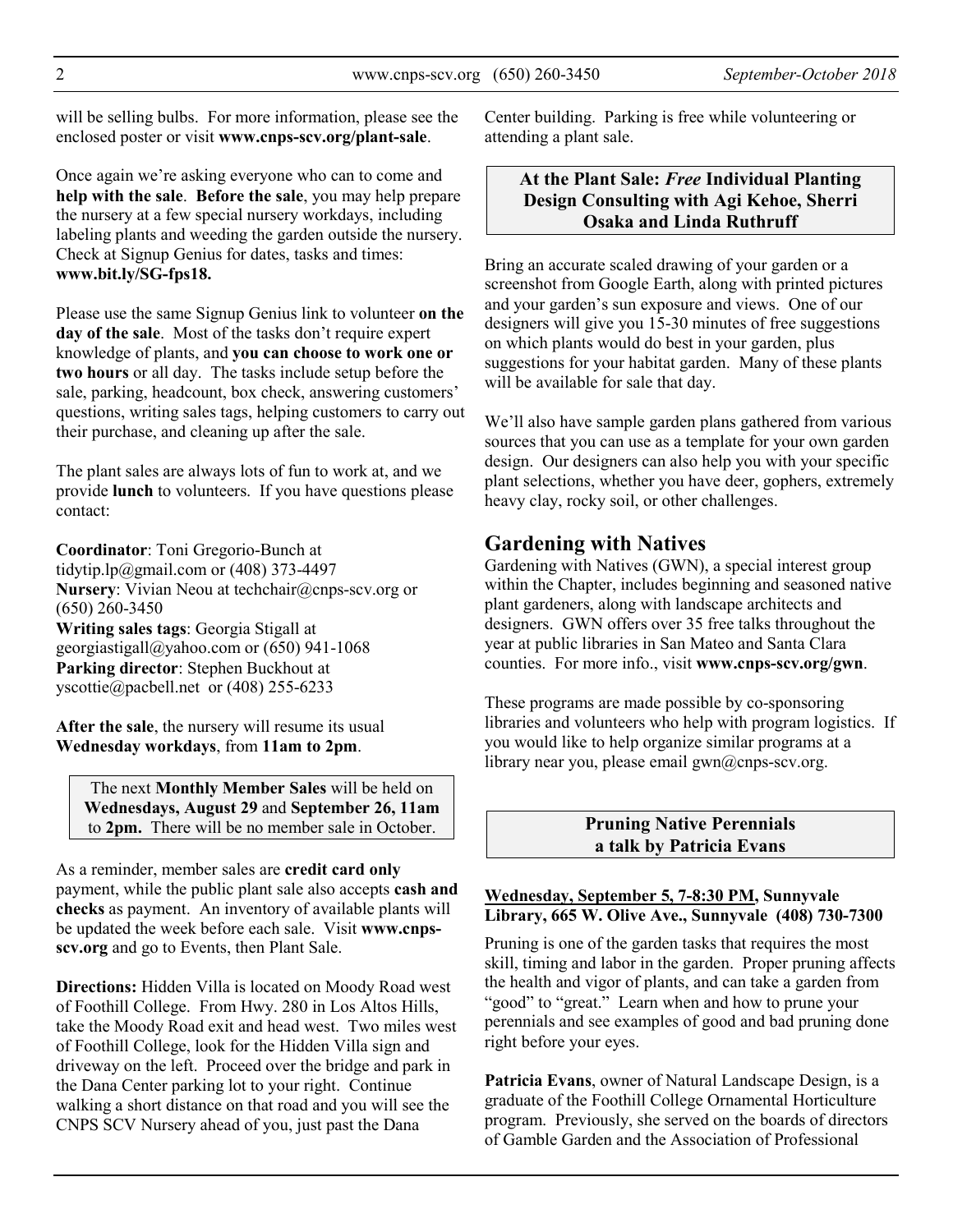Landscape Designers. She has also taught "Garden Design for Homeowners" for Palo Alto Adult Education. She specializes in native plants and sustainable landscaping.

### **The Edible Native Garden a talk by Frank Niccoli**

#### **Tuesday, September 25, 7-8:30 PM, Saratoga Library, 13650 Saratoga Ave., Saratoga (408) 867-6126**

Modern life depends entirely on plants from all over the world, but the plants that nourished the native people of California for thousands of years were only our local plants. Learn what plants these people used for food, medicine, and material sources. You'll find that the speaker has a passion for California ethnobotany.

**Frank Niccoli** has been a gardener for over 50 years and is the past president of the founding chapter of the California Landscape Contractors Association. He was voted Member of the Year by his peers in 2001 and 2004. He teaches numerous classes at Foothill College.

### **Simple Water Features for the Native Garden a talk by Deva Luna**

#### **Thu., October 4, 7-8:30 PM, Mountain View Library, 585 Franklin St., Mountain View (650) 903-6337**

Water features add interest to the garden, supply needed water to wildlife, and mask ambient noise. They can be as simple as a bird bath and complex as a recirculating waterfall. Come to this talk to get some ideas for a water feature in your garden.

**Deva Luna** is a sustainable and Bay-Friendly certified landscape designer who has been teaching and speaking about horticulture for over 20 years. She has a degree in Plants and Art from U.C. Davis and works for EarthCare Landscaping (**www.earthcareland.com**) in Cupertino.

## **Native Plants for the Redwood Garden a talk by Frank Niccoli**

#### **Tuesday, October 9, 7-8:30 PM, Redwood City Library, 1044 Middlefield Road, Redwood City (650) 780-7018**

The Coast Redwood Forest plant community is home to a wide variety of native plants suitable for gardens in the greater Bay Area. This talk will cover the most popular perennials, shrubs, and ground covers in cultivation, as well as some of the rarer plants, in order to interest both beginners and enthusiasts.

See above for **Frank Niccoli's** bio.

### **Maintaining your Native Garden a talk by Stephanie Morris**

#### **Wednesday, October 24, 7-8:30 PM, Campbell Library, 77 Harrison Ave., Campbell (408) 866-1991**

Learn how to maintain your water-conserving garden and spend less time doing it! Topics will include the proper planting and care of California native and other low-water use plants. Pruning techniques and drip irrigation systems will also be discussed. Hear why healthy soil is so important and learn how sheet mulching can reduce the time you spend weeding.

**Stephanie Morris** has worked in the field of landscape architecture for 21 years and specializes in ecologicallyoriented residential design. She enjoys creating landscapes that reduce water use, require less maintenance and provide a connection to the natural world. In addition to tending her own California native garden in the Bay Area, she appreciates collaborating with other native plant gardeners and design professionals, in order to further everyone's knowledge.

### **Native Buckwheats: Bonbons for Bees a talk by Sherri Osaka**

### **Thu., November 1, 7-8:30 PM, Mountain View Library, 585 Franklin St, Mountain View (650) 903-6337**

The buckwheat family is a beautiful group of California native all-star plants. It is one of the largest genera in California with over 125 species. In the garden, few plants can equal buckwheats for sheer habitat value. They are host plants and nectar plants for butterflies and moths and are a bonanza for bees and other pollinators looking for summer nectar.

As if the wildlife value isn't enough, buckwheats are highly ornamental plants that are very useful and versatile in the garden. Learn about some of the most popular species and hear how to plant, prune, and care for them.

**Sherri Osaka** is a licensed Landscape Architect and Bay-Friendly Qualified Designer who started her company, Sustainable Landscape Designs, over 20 years ago. She is our Chapter's GWN chair and received the 2018 Water Champion distinction from the Silicon Valley Water Conservation Award Coalition.

## **Keying with Natives**

Join us as we learn and practice methods of identifying the native plants of our region (aka keying). We use the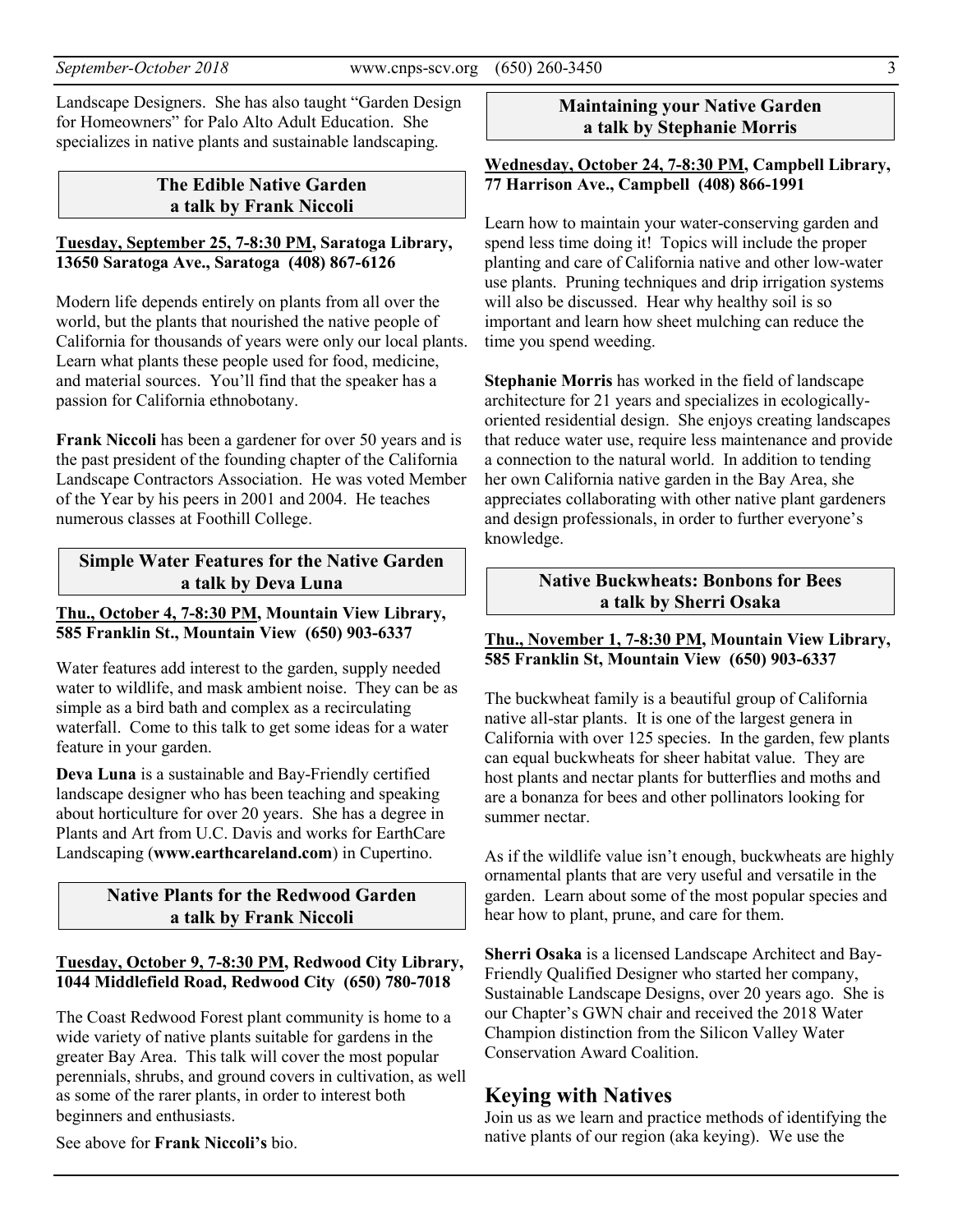current edition of *The Jepson Manual*, of which there will be copies to share. Bring your own copy and a hand lens and plant samples if you have them. Microscopes are also available.

The upcoming meeting dates are **Fridays, August 24, September 28 and October 26, from 6:30 - 8:30pm**. We meet at the Peninsula Conservation Center (PCC), 3921 E. Bayshore Road in Palo Alto. For more info., please contact Joe Cernac at joecernac@sbcglobal.net or (408) 292-5465.

**Directions to the PCC:** From Hwy. 101 take the San Antonio Rd. exit and head north. Take the next left onto East Bayshore, which will curve left then right. Take the next right onto Corporation Way. The entrance to the PCC parking lot is the first driveway on the left. The meeting rooms are on the first floor.

## **New Chapter Photo Group**

Our Photography Group is a great place to meet other native plant enthusiasts while improving your photographic skills and learning more about our native plants. The group has monthly meetings, photography outings and an active online discussion group.

We announce activities to our online discussion group (**groups.google.com/forum/#!forum/cnps-scv-photogroup**), so if you'd like to receive updates, please join via the **web interface** or **by email**. Learn more by visiting the Photography Group page at our website: **www.cnpsscv.org/index.php/field-trips/336-photography**.

## **Open Chapter Positions**

Would you like to help create great experiences for Chapter volunteers and meeting attendees? We invite you to join one of our teams that has the following open positions.

## **Wildflower Show 2018 Assistant Coordinator**: We

are looking for an assistant coordinator to help run and manage next year's Wildflower Show. Vivian Neou, one of two Wildflower Show Coordinators, will be stepping down after next year and we are looking for someone to help organize future shows.

This position would involve, but not be limited to, working with West Valley College Biology Department, contacting vendors, arranging for supplies to be brought to and from the show, creating the show schedule and working with plant collectors. For more information about this position please contact Toni Gregorio-Bunch at tidytip.lp@gmail.com or (408) 373-4497; or Vivian Neou at techchair@cnps-scv.org.

**Fall Plant Sale Assistant Manager:** We are looking for an Assistant Plant Sale Manager to work with the current Manager, Toni Gregorio-Bunch. Toni is planning to step down as the Sale's Manager after this year.

This position would involve organizing volunteers, and arranging the setup of tables, canopies and vendors the day of the event. The Plant Sale is not only one of our most important events of the year, but also one of our most fun. It is held outdoors at our Chapter nursery at Hidden Villa Ranch in Los Altos. For more information about this position please contact Toni Gregorio-Bunch at tidytip.lp@gmail.com or (408) 373-4497.

**Program Committee Team Member:** Be a part of our team that organizes native plant programs for CNPS members and the general public. The team brainstorms ideas for speakers, reaches out to them and drafts talk descriptions and speaker bios. Our talks are usually at the Los Altos Library and we work with the library to arrange the dates and room setup. The team also sends out program descriptions and bios to the library, prepares Chapter publicity and arranges honoraria and speaker dinners.

A team of four or five people will ensure this job is (at most) a two to three hour per month commitment. Experienced former program committee members will mentor you, so it will be easy to get started. This is a great job if you would like to educate the public about native plants. It can be done mostly via email and phone.

For more information about this position please contact Madeline Morrow at madelinemorrow@earthlink.net or (408) 741-1150.

# **Chapter Potluck Picnic September 15**

Please join us for a Chapter Social at Stevens Creek County Park for members, volunteers and friends. If you've ever helped with a Chapter activity–restoration, garden tour, nursery, plant sales, wildflower shows, field trips etc., you're a volunteer! Let's get together without any program but hanging out and socializing. If you're thinking about joining CNPS, come and hang out with us too! We'll have some fun activities, but feel free to just sit, eat and talk.

We'll start at **11am and finish up by 3 pm**. Space is limited, so please RSVP soon. For directions, details on how the potluck will work, and to sign up, please visit **www.cnps-scv.org after September 1**. If you have questions, please contact Madeline Morrow, at madelinemorrow@earthlink.net or (408) 741-1150. We look forward to seeing you!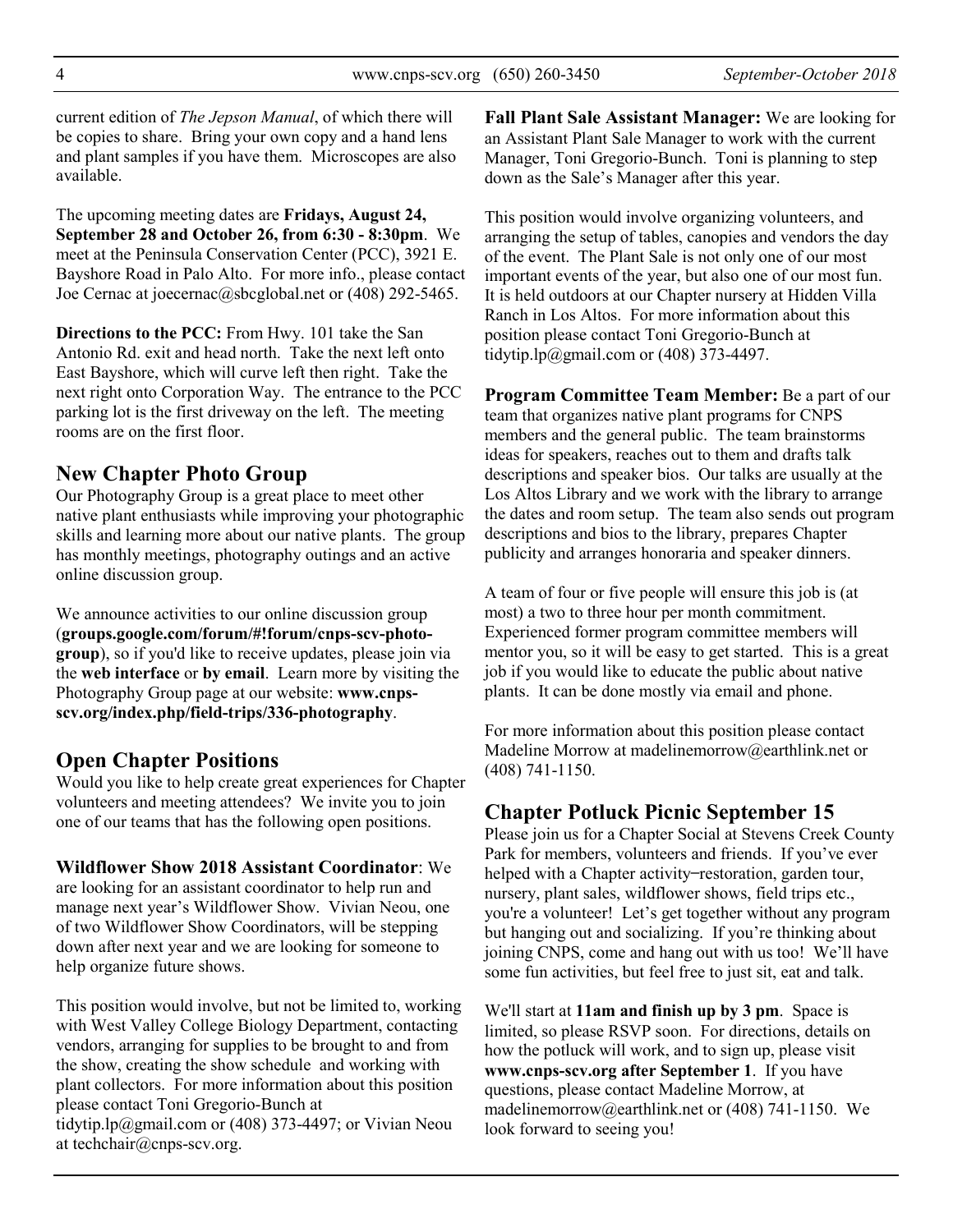

**GNGT 2019** 

We are looking for a few good gardens for the Going Native Garden Tour. The GNGT is a free self-guided tour with an open garden format. Attendees preregister online to receive addresses for the 50 to 60 gardens that will be open over the weekend. For 2019 the dates will be **Saturday, May 4** for the

southern area and **Sunday, May 5** for the northern area.

If your garden is at least a year old, contains at least 60% California native plants, is chemical free and environmentally friendly and provides wildlife habitat, please consider showing your garden on the tour. For more information, including the garden submittal form, please visit **www.gngt.org**.

## **Conservation Committee**

Our Chapter's **Conservation Committee** meets on the **Tuesday** following the first Thursday of the month. The next meetings will be on **Tuesdays, September 11 and October 9** at **7:30pm** at the PCC in Palo Alto.

Please join us in our important work! For questions, comments or concerns, please contact Conservation Committee Chair Carolyn Dorsch at cdorsch1@aol.com or (650) 804-6162. For **directions** to the PCC, see the previous Keying with Natives article.

## **SCHOLARSHIP RESEARCH**

ln December 2017, Alexandria Igwe, a graduate student at the University of California, Davis, was awarded the Donald Mayall Graduate Research Scholarship by our Chapter. Alexandria (Allie) has shared this brief summary of the purpose of her research along with some preliminary results for this newsletter.

## **Native Plant Roots and Serpentine Soil**

*By Alexandria Igwe, UC Davis* 

Soil found at Coyote Ridge, McLaughlin Natural Reserve, Hopland Research and Extension Center and Jasper Ridge Biological Preserve have one thing in common: they were created through the weathering of ultramafic rock. Soil created from ultramafic rocks, serpentine soil, covers about 1% of California, but 13% of the state's endemic plant species call it home. Serpentine soil is easily identified when it exists next to nonserpentine soil. There is usually a sharp change in vegetation from oaks and tall grasses in nonserpentine soil to small wildflowers and sparse trees in serpentine soil. In general, serpentine and nonserpentine soil can be considered a world divided. Many plants that exist on one soil type cannot survive on the other. Still, there are a class of serpentine-indifferent plants that are able to grow on both serpentine and nonserpentine soils.

*Gilia capitata* (globe gilia), *Plantago erecta* (California plantain), and *Trifolium willdenovii* (tomcat clover) are examples of serpentine-indifferent plants. These plants and other plants that grow in serpentine ecosystems are certainly a treasure to observe, but part of their ability to thrive in both soil types lies below-ground where eyes seldom wander. The plants use their roots to associate with microbes that promote plant growth in challenging environments. In serpentine soil, large amounts of magnesium can potentially poison plants by blocking calcium uptake. In nonserpentine soil, high plant density means plants have to survive potentially toxic chemicals produced by other plants while trying to absorb essential plant nutrients. By providing food to the microbes in the form of carbon-rich root exudates, the plants are able to attract soil microorganisms that decrease the effects of toxic metals and increase access to essential nutrients. This interaction helps create the gorgeous vegetation appreciated in California serpentine environments.



*Alexandria Igwe* 

Native serpentine-indifferent plants and their associated roots. From left to right: globe gilia, California plantain, and tomcat clover.

Invasive plant species outcompete native species in many environments by changing the soil microbial community so that it is harder for native plants to survive. To support native plant communities, I explore the relationship between serpentine-indifferent plants and their microbial communities in serpentine and nonserpentine environments. My research has taught me that bird's-eye gilia (*Gilia tricolor*) and California plantain each use a different set of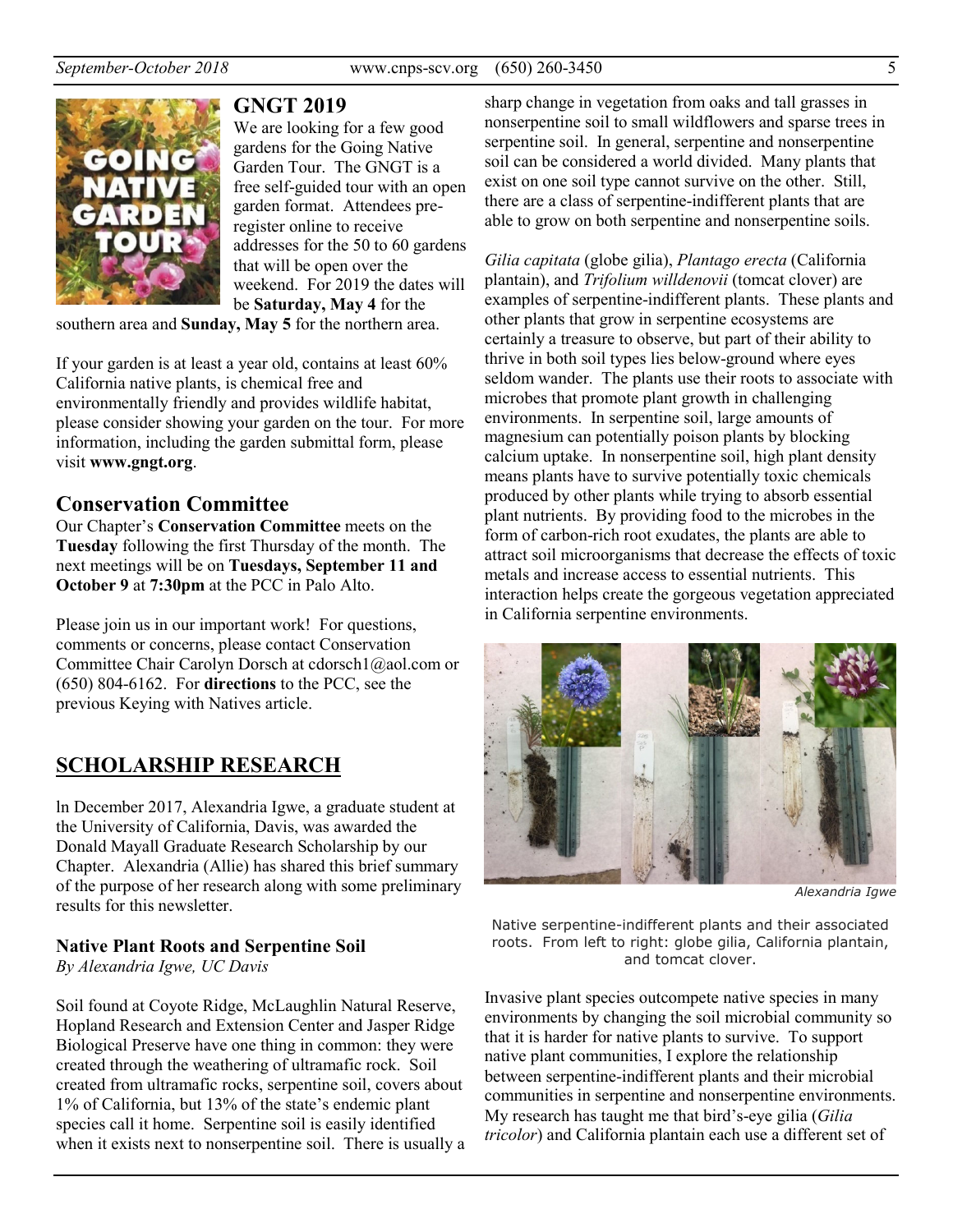microbes depending on the soil environment in which they grow. The bull clover (*Trifolium fucatum*), on the other hand, uses the same set of microbes in both environments. Microbes are responsible for a lot of processes in soil that help or hinder native plant growth. This information can be used to assist restoration efforts by ensuring the soil microbial community is friendly for native plants on either soil type.



*Alexandria Igwe* 

Neighboring serpentine and nonserpentine sites at Hopland Research and Extension Center. The top half of the photo is nonserpentine with lush oaks and the bottom half of the photo is chaparral serpentine.

Overall, there is still much to be learned about serpentine ecosystems and the plants that adorn them. Continued exploration on serpentine soil is possible thanks to Donald Mayall and CNPS.

A more detailed version of Allie's article may be found at **cnps-scv.org/index.php/education/scholarships#igwe**.

We thank Allie for her research and look forward to hearing more about her interesting work in serpentine habitat as her studies are completed. Allie may be reached at aigwe@ucdavis.edu.

**Graduate and Undergraduate Students:** Applications for the Chapter's 2018-2019 **research scholarships** are due **November 23**. Information and scholarship applications are available at **www.cnpsscv.org/index.php/education/scholarships**.

# **CHAPTER SERVICE OUTINGS**

## **Edgewood Restoration**

Help restore habitat at Edgewood Park, known for fabulous wildflowers and amazing diversity near Redwood City. Sturdy gloves are recommended; you might also want to bring sunscreen, water, a hat, layered clothing and wear long sleeves/pants.

Our **5:30pm Wednesday sessions** continue until Daylight Savings Time ends on Sunday, November 4. We also weed year-round **every Friday at 9am**. For more information including meeting places, contact Wednesday leader Ken Himes at (650) 591-8560 or Friday leader Paul Heiple at pheiple@gmail.com or  $(650)$  854-7125.

# **Alum Rock Park Volunteers**

Come help us weed out invasive plants at this natural gem of San Jose. Our habitat restoration efforts allow the native plants to "come to light."

We have weeding sessions **every Monday morning** and an **Inspiration Point Walk-and-Weed Day the third Saturday morning** of each month. Please visit the Yahoo Group "Alum Rock Park Volunteers" to check the schedules. The group introduction lists what to bring and gives directions to the meeting places.

For more information contact Stephen Rosenthal at sailinsteve@sbcglobal.net or (650) 260-3450.

# **Lake Cunningham Native Garden**

The California Native Garden project in Lake Cunningham Regional Park controls invasive plants in a 1.5-acre area and beautifies it with California native wildflowers, perennials, shrubs and trees. The project aims to create a sustainable, low-maintenance landscape, encourage community participation and ownership, and create habitat for birds and wildlife.

Workdays take place every **Saturday, 9am - noon**. Volunteers are welcome by appointment. To sign up, visit **lakecunninghamnativegarden.org/volunteer**. The park is located at 2305 S. White Road in San Jose. For **directions**, visit **lakecunninghamnativegarden.org/directions**.

# **CHAPTER FIELD TRIPS**

Chapter field trips are free and generally open to the public. They are oriented to conservation, protection and enjoyment of California native plants and wildlife, and we adhere to all rules and guidelines for the lands on which we are visiting.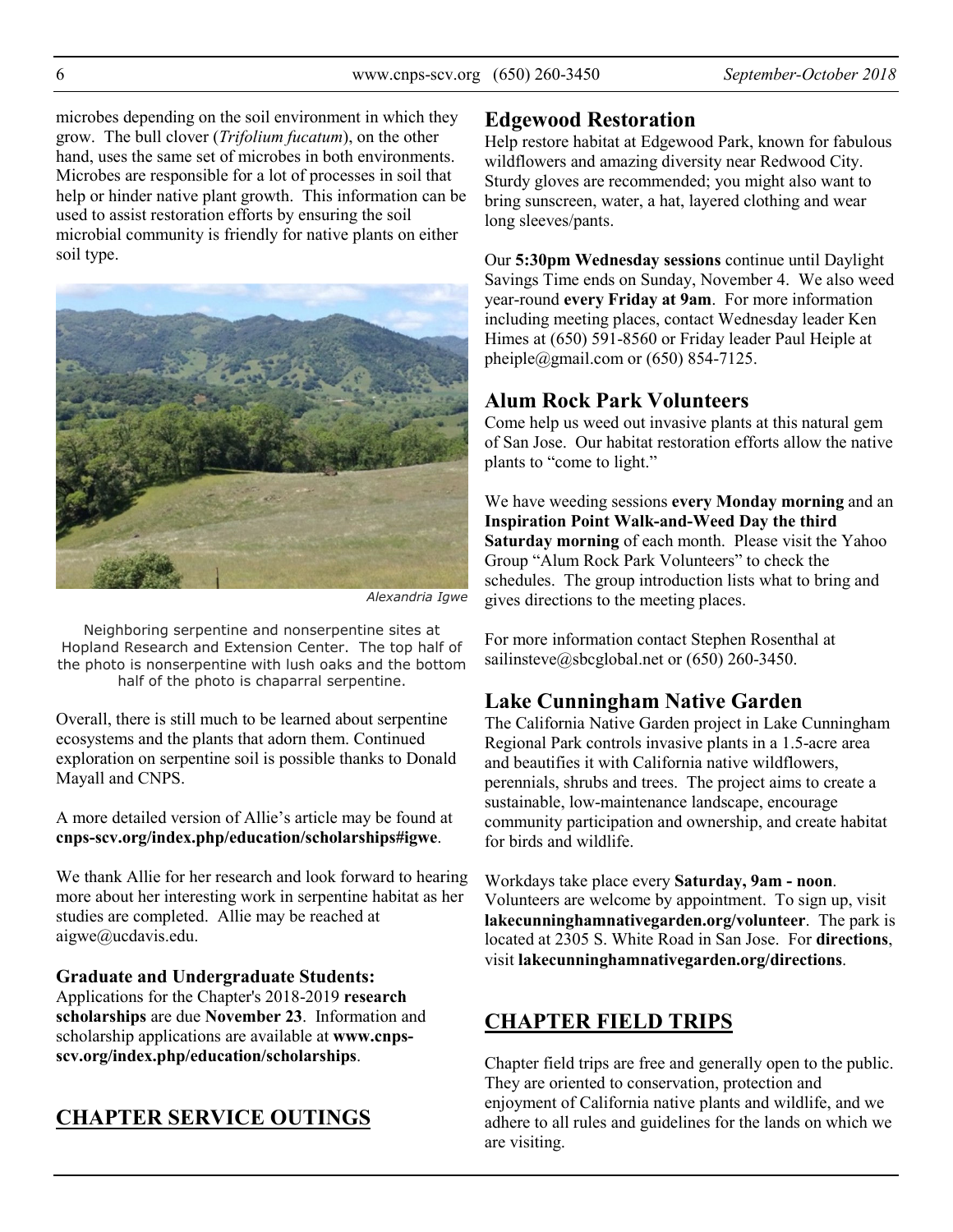**In our region it is very important to be prepared for hiking on rugged and steep terrain, wide temperature ranges and rapidly changing conditions at any time of year. All participants should wear sturdy footwear and carry sufficient water, sun protection, food, clothing layers, personal first aid and other supplies you may need. If you have any questions about your ability to participate in a particular field trip, please contact the trip leader in advance.** 

We have just a couple of field trips to announce as we go to press. We may announce more trips via the Chapter news email list. See the end of this newsletter for how to sign up.

#### **Sun Sep 23 9am - 12pm Beginner's Bird and Plant ID Walk at Lake Cunningham Park (San Jose)**

As fall begins, join us for a beginner's bird and plant identification walk through Lake Cunningham Park. The lake is a major destination for waterfowl and migratory birds, and the park's native garden draws many birds for its habitat value. On this walk, Vicki Silvas-Young will show you how to identify the common birds of our area, as well as the native plants they depend on for food, shelter and nesting places.

The distance will be 4 miles round trip on a level path. Bring a hat, water, your plant and bird lists and binoculars. Wear comfortable walking shoes. Parking fee is \$6.

Space is limited. Please **RSVP** through the CNPS SCV Meetup site: **www.meetup.com/California-Native-Plant-Society-Santa-Clara-Valley-Chapter**. This walk is organized jointly by CNPS, Santa Clara Valley Audubon Society and Santa Clara Valley Open Space Authority.

#### **Sat Oct 13 9am - 11am October Native Plant Stroll (San Jose)**

Join Patrick Pizzo and Vivian Neou for a tour of the native plant gardens in Jeffrey Fontana Park and along Capitancillos Drive. These gardens provide beautiful examples of plants that do well in San Jose and look good even during our hottest months. Pat is the driving force behind both of these gardens; you'll hear about their evolution and learn from his experiences. This is a great way to prepare for our fall plant sale the following weekend.

A description of the gardens and associated plant lists can be found at **www.cnps-scv.org/fontana** and **/capitancillos**.

Space is limited, so please **reserve your spot** by visiting Eventbrite here: **www.bit.ly/EB-onps**. For more info., please contact Vivian at techchair@cnps-scv.org.



**Vivian Neou** 

Patrick Pizzo, left, leads a tour for CNPS SCV Nursery volunteers in Jeffrey Fontana Park in San Jose July 2018. The park features five berms or "islands" which demonstrate California native plants and shrubs as an alternative when trees are inappropriate.

## **CHAPTER OFFICERS FOR 2018**

| <b>Title</b>     | <b>Name</b> | Email                | <b>Phone</b> |
|------------------|-------------|----------------------|--------------|
| <b>President</b> | Madeline    | madeline             | (408)        |
|                  | Morrow      | morrow               | 741-1150     |
|                  |             | @earthlink.net       |              |
| <b>Vice</b>      | Vivian      | techchair@           | (650)        |
| <b>President</b> | Neou        | cnps-scv.org         | 260-3450     |
| Recording        | Priya       | priyaph $@$          |              |
| <b>Secretary</b> | Pharate     | yahoo.com            |              |
| <b>Treasurer</b> | Janet       | janet@cnps-          | $(408)$ 374- |
|                  | Hoffmann    | scv.org              | 0435         |
| Past             | Stephen     | sailinsteve $\omega$ | (408)        |
| <b>President</b> | Rosenthal   | sbcglobal.net        | 923-6562     |

## **Save a Tree!**

CNPS members can log in to **support.cnps.org** and edit their profile to receive this newsletter by email only. Look for "Chapter Newsletter" near the bottom of "My Profile."

Current and past Blazing Star newsletters are always online at the Chapter website's newsletter page: **www.cnpsscv.org/index.php/blazing-star-newsletter.** 

To join our Chapter news email list please visit **www.cnpsscv.org/index.php/about-us/contact-us.**

## **DEADLINE FOR THE NEXT** *BLAZING STAR*

## **Saturday, October 6, 2018**

**Email: carol.mattsson@gmail.com Phone: (408) 255-3767**